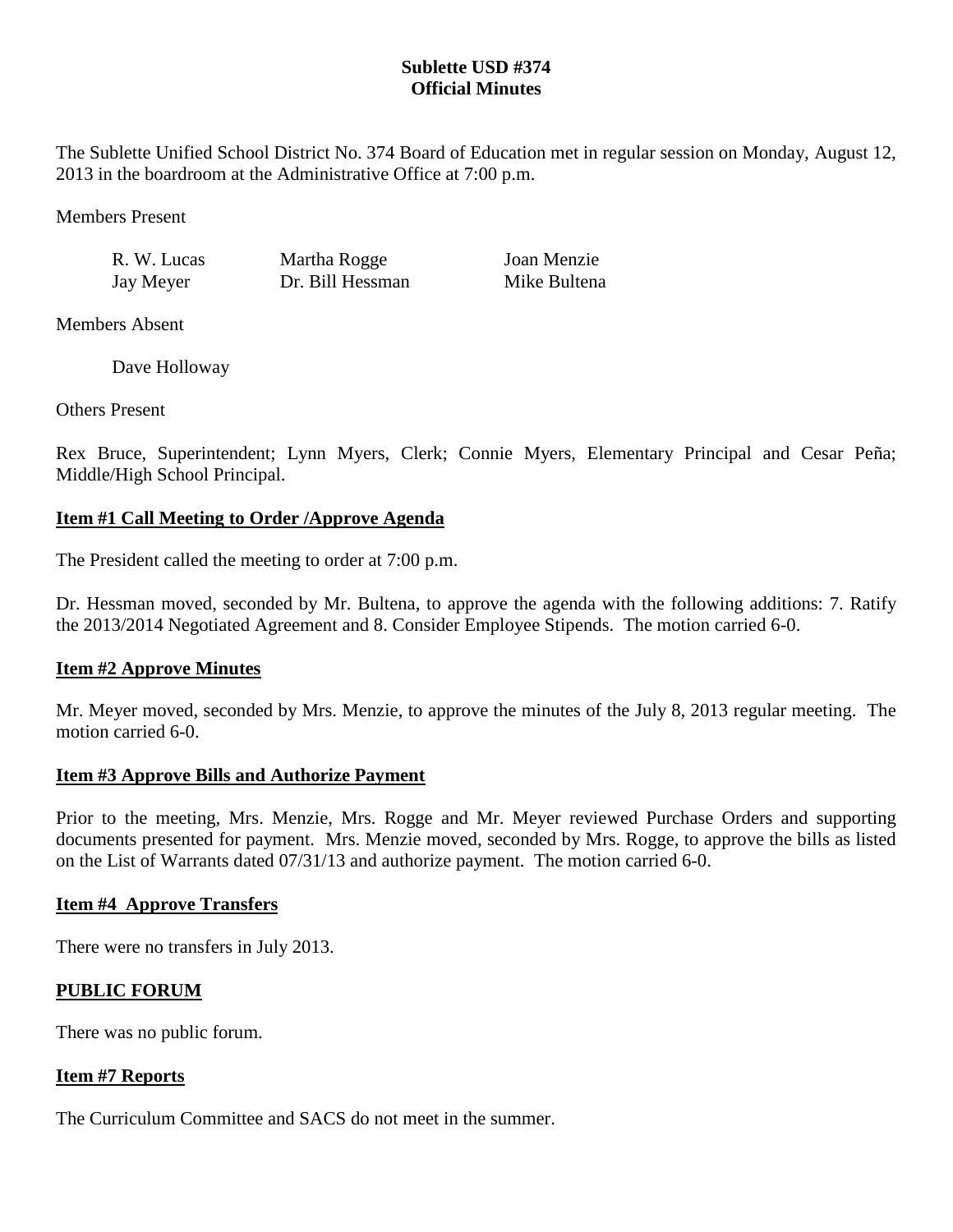Board Minutes Page 2 August 12, 2013

### **Principals**

Mr. Peña discussed enrollment at the middle/high school. He also stated the staff was preparing for the coming school year.

Mrs. Myers discussed employee dress code and enrollment at the elementary school. She also reported on the changes to the pre-k program.

### SWPRSC/HPEC

Mr. Meyer reported on the SWPRSC Board meeting. Mr. Lucas reported on the HPEC meeting.

### Superintendent:

Mr. Bruce reported that the e-rate for the 2013/2014 school year had been approved. He also discussed removal of chemicals at the high school chemistry lab, the wind generator and replacement of the telephone system at the middle/high school.

### **Item #5 Executive Session – Non-elected Personnel**

Mrs. Rogge moved, seconded by Mr. Bultena, to go into executive session to discuss non-elected personnel, in order protect the privacy interest of an identifiable individual(s), to include Mr. Bruce in executive session, and to reconvene to open session in the boardroom at 8:05 p.m. The motion carried 6-0.

Mr. Bruce left the executive session at 7:15 p.m.

Mr. Bruce entered the executive session at 7:55 p.m.

The Board reconvened to open session at 8:05 p.m.

### **Item #6 Executive Session-Negotiations**

Mr. Meyer moved, seconded by Mrs. Menzie, to go into executive session to discuss negotiations, to include Mr. Bruce and Mr. Myers, and to reconvene to open session in the boardroom at 8:12 p.m. The motion carried 6-0.

The Board reconvened to open session at 8:12 p.m.

### **Item #7 Ratify the 2013/2014 Negotiated Agreement**

Mrs. Rogge moved, seconded by Dr. Hessman, to approve the 2013/2014 negotiated agreement as ratified by the district's certified employees. The motion carried 6-0.

### **Item #8 Consider Employee Stipends**

Mrs. Menzie moved, seconded by Mr. Meyer, to approve the employee stipends as presented. The motion carried 6-0.